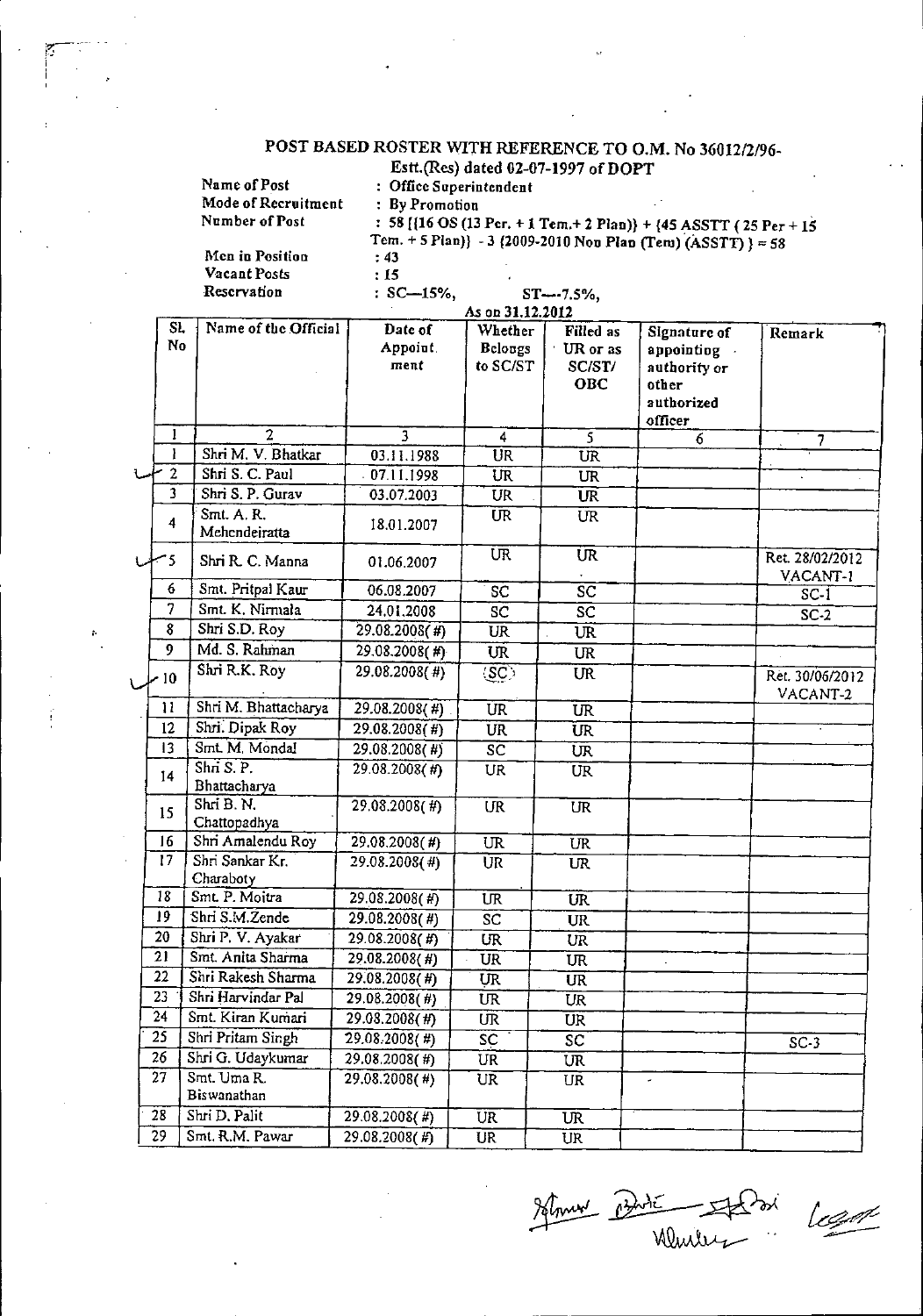| $\overline{30}$ | Smt. S.S. Parab           | $29.08.2008($ #) | <b>UR</b>                                 | <b>UR</b>                |                        |
|-----------------|---------------------------|------------------|-------------------------------------------|--------------------------|------------------------|
| $\overline{31}$ | Smt. M. V. P. Khujur      | $29.08.2008($ #) | $\overline{\text{ST}}$                    | $\overline{\text{UR}}$   |                        |
| $\overline{32}$ | Shri A.                   | 29.08.2008(#)    | $\overline{\text{ST}}$                    | <b>UR</b>                |                        |
|                 | Sankaranarayanan          |                  |                                           |                          |                        |
| 33 <sup>1</sup> | Shri N. Sukumaran         | $29.08,2008($ #) | UR.                                       | $\overline{\text{UR}}$   | Ret. 31/01/2012        |
|                 |                           |                  |                                           |                          | VACANT-3               |
| $\overline{34}$ | Smt. D.D. Mayakar         | $29.08.2008($ #) | $\overline{\text{UR}}$                    | UR                       |                        |
| $\overline{35}$ | Smt. Chhanda Roy          | $29.08,2008($ #) | $\overline{\text{UR}}$                    | $\overline{\text{UR}}$   |                        |
| $\overline{36}$ | Shri S.K. Das             | $29.08.2008($ #) | $\overline{\text{UR}}$                    | $\overline{\text{UR}}$   |                        |
| $\overline{37}$ | Shri P. Mandal            | $29.08.2008($ #) | $\overline{SC}$                           | UR <sup>-</sup>          |                        |
| $\overline{38}$ | Shri N. R. Dey            | $29.08.2008($ #) | $\overline{\text{UR}}$                    | $\overline{\text{UR}}$   |                        |
| 39              | Smt. N. Coutinho          | 19.12.2008       | UR                                        | <b>UR</b>                |                        |
| 40              | Shri T.K. Bose            | 22.04.2010       | UR                                        | <b>UR</b>                |                        |
| 41              | Shri T.P. Soren           | 14.05.2010       | $\overline{\text{ST}}$                    | $\overline{\text{ST}}$   | ST <sub>1</sub>        |
| 42              | Shri S. Soren             | 21.06.2010       | $\overline{\text{s} \overline{\text{r}}}$ | $\overline{\text{ST}}$   | $ST-2$                 |
| 43              | Shri B.N. Roy             | 28.11.2011       | $\overline{SC}$                           | $\overline{\mathtt{UR}}$ |                        |
| 44              | Shri S. Bhattacharya      | 28.11.2011       | <b>UR</b>                                 | <b>UR</b>                |                        |
| 45              | Shri S.K.Bepari           | 27.12.2012       | $\overline{\text{sc}}$                    | $\overline{\text{UR}}$   |                        |
| 46              | $\overline{\text{Shri.}}$ | 27.12.2012       | $\overline{\text{UR}}$                    | <b>UR</b>                |                        |
|                 | P.K.Roychowdhury          |                  |                                           |                          |                        |
| 47              | VACANT-4                  |                  |                                           |                          |                        |
| 48              | VACANT-5                  |                  |                                           |                          |                        |
| 49              | VACANT-6                  |                  |                                           |                          |                        |
| 50              | VACANT-7                  |                  |                                           |                          |                        |
| 51              | VACANT-8                  |                  |                                           |                          |                        |
| $\overline{52}$ | VACANT-9                  |                  |                                           |                          | Plan post              |
| 53              | VACANT-10                 |                  |                                           |                          | Plan post              |
| 54              | VACANT-11                 |                  |                                           |                          | Plan post              |
| 55              | VACANT-12                 |                  |                                           |                          | $\overline{Plan}$ post |
| $\overline{56}$ | VACANT-13                 |                  |                                           |                          | Plan post              |
| 57              | VACANT-14                 |                  |                                           |                          | Plan post              |
| 58              | VACANT-15                 |                  |                                           |                          | Plan post              |

(#) Post of Assistant upgraded and merged with the post of Office Superintendent vide Ministry's letter No. 2/14/2008-IPR-I dated 12<sup>th</sup> July, 2010 on implementation of CCS (Revised Pay) Rules, 2008 vide Department of Expenditure Notification dated 29.08.2008. Seniority fixed as per O,M. No.20020/4/2010-Estt. (D) dated 13/09/2012 of DOPT.

Representation Required In position Excess/Shortage

 $\frac{1}{\sqrt{1-\frac{1}{\sqrt{1-\frac{1}{\sqrt{1-\frac{1}{\sqrt{1-\frac{1}{\sqrt{1-\frac{1}{\sqrt{1-\frac{1}{\sqrt{1-\frac{1}{\sqrt{1-\frac{1}{\sqrt{1-\frac{1}{\sqrt{1-\frac{1}{\sqrt{1-\frac{1}{\sqrt{1-\frac{1}{\sqrt{1-\frac{1}{\sqrt{1-\frac{1}{\sqrt{1-\frac{1}{\sqrt{1-\frac{1}{\sqrt{1-\frac{1}{\sqrt{1-\frac{1}{\sqrt{1-\frac{1}{\sqrt{1-\frac{1}{\sqrt{1-\frac{1}{\sqrt{1-\frac{1}{\sqrt{1-\frac{1}{\sqrt{1-\frac{1$ 

// '/

".'

ST 4 2  $(-)2$ **SC** 8 3 (-) 5

(K.Rajeswari) LOC

<u>لم</u>

(D.K.Borate) Admn. Officer

(SIP.Gurav) Office Superintendent

~ (T.K.Bose)

Office Superintendent

Legent

(Dr. K.S.Kardam) Sr.Joint Controller of P & D

'I!&N,,\ ,11 --- (N.Ramchander)

Asstt. Controller of P and D

ww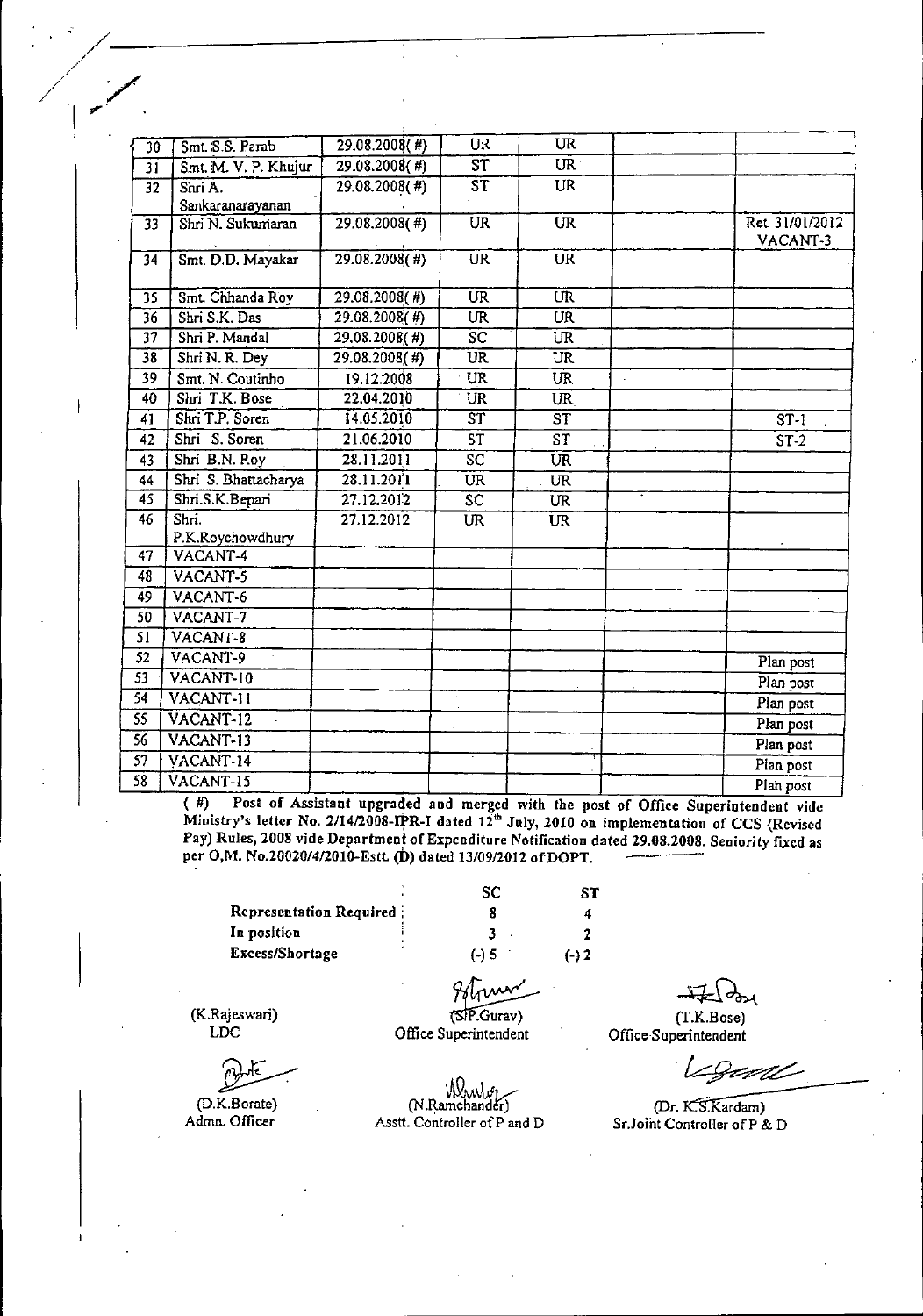## POST BASED ROSTER WITH REFERENCE TO O.M. No 36012/2/96-

|                     | $\pm$ Estt. (Res) dated 02-07-1997 of DOP 1                                                                                               |
|---------------------|-------------------------------------------------------------------------------------------------------------------------------------------|
| Name of Post        | : Office Superintendent                                                                                                                   |
| Mode of Recruitment | $\sim$<br>: By Promotion                                                                                                                  |
| Number of Post      | : 61 [ $(16 \text{ OS } (13 \text{ Per.} + 1 \text{ Tem.} + 2 \text{ Plan})$ } + $(45 \text{ ASSTT } (25 \text{ Per} + 15 \text{ Per.}))$ |
|                     | Tem. $+$ 5 Plan)} - 3 {2009-2010 Non Plan (Tem) (ASSTT) } = 61* (The                                                                      |
|                     | work study report no longer relevant vide Ministry Letter No.8/5/2000-                                                                    |
|                     | IPR-I(Vol.II) dated 15.05.2012 and therefore the number of posts                                                                          |
|                     | remains 61)                                                                                                                               |

Men in Position **Vacant Posts** Reservation

 $\boldsymbol{J}$ 

 $\cdot$  42  $\cdot$ : 19

 $: SC-15\%,$  $ST = -7.5\%,$ As on 31.12.2013

| SI.             | Name of the Official          | Date of    | Whether                  | Filled as                | Signature of       | Remark          |
|-----------------|-------------------------------|------------|--------------------------|--------------------------|--------------------|-----------------|
|                 |                               | Appoint    | <b>Belongs</b>           | UR or as                 | appointing         |                 |
| No              |                               | ment       | to SC/ST                 | SC/ST/                   | authority or other |                 |
|                 |                               |            |                          | OBC                      | authorized officer |                 |
| $\mathbf{1}$    | $\overline{2}$                | 3          | 4                        | $\overline{\mathsf{S}}$  | 6                  | 7               |
| ī               | Shri. M. V. Bhatkar           | 03.11.1988 | $\overline{\text{UR}}$   | $\overline{\text{UR}}$   |                    |                 |
|                 |                               |            | $\overline{\text{UR}}$   | $\overline{\text{UR}}$   |                    | Promoted to AO  |
| $\overline{2}$  | Shri. S. C. Paul              | 07.11.1998 |                          |                          |                    | in 2013         |
|                 |                               |            |                          |                          |                    | VACANT-1        |
| 3               | Shri, S. P. Gurav             | 03.07.2003 | $\overline{\text{UR}}$   | $\overline{\text{UR}}$   |                    |                 |
| $\overline{4}$  | Smt. A. R.                    | 18.01.2007 | $\overline{\text{UR}}$   | UR                       |                    |                 |
|                 | Mehendeiratta                 |            |                          |                          |                    |                 |
| 5               | Shri R. C. Manna              | 01.06.2007 | <b>UR</b>                | <b>UR</b>                |                    | Ret. 28/02/2012 |
|                 |                               |            |                          |                          |                    | VACANT-2        |
| 6               | Smt. Pritpal Kaur             | 06.08.2007 | SC                       | $\overline{SC}$          |                    | $SC-1$          |
| $\overline{7}$  | Smt. K. Nirmala               | 24.01.2008 | SC                       | $\overline{\text{SC}}$   |                    | $SC-2$          |
| 8               | Shri. S.D. Roy                | 29.08.2008 | UR.                      | UR                       |                    |                 |
| 9               | Md. S. Rahman<br>$\mathbf{U}$ | 29.08.2008 | UR                       | $\overline{\text{UR}}$   |                    |                 |
| 10              | Shri, R.K. Roy                | 29.08.2008 | $\overline{SC}$          | <b>UR</b>                |                    | Ret. 30/06/2012 |
|                 |                               |            |                          |                          |                    | VACANT-3        |
| 11              | Shri M. Bhattacharya          | 29.08.2008 | $\overline{\mathtt{UR}}$ | $\overline{\text{UR}}$   |                    |                 |
| 12              | Shri. Dipak Roy               | 29.08.2008 | UR                       | $\overline{\text{UR}}$   |                    |                 |
| 13              | Smt. M. Mondal                | 29.08.2008 | $\overline{\text{sc}}$   | $\overline{UR}$          |                    |                 |
| 14              | Shri S. P.                    | 29.08.2008 | $\overline{\mathtt{UR}}$ | $\overline{\text{UR}}$   |                    |                 |
|                 | Bhattacharya                  |            |                          |                          |                    |                 |
| 15              | Shri B. N.                    | 29.08.2008 | $\overline{\text{UR}}$   | <b>UR</b>                |                    |                 |
|                 | Chattopadhya                  | 29.08.2008 | <b>UR</b>                | $\overline{\text{UR}}$   |                    |                 |
| 16              | Shri Amalendu Roy             |            | <b>UR</b>                | <b>UR</b>                |                    |                 |
| $\overline{17}$ | Shri Sankar Kr.               | 29.08.2008 |                          |                          |                    |                 |
| $\overline{18}$ | Charaboty<br>Smt. P. Moitra   | 29.08.2008 | $\overline{\text{UR}}$   | $\overline{\text{UR}}$   |                    |                 |
| $\overline{19}$ | Shri S.M.Zende                | 29,08.2008 | $\overline{SC}$          | UR.                      |                    |                 |
| $\overline{20}$ | Shri P. V. Ayakar             | 29.08.2008 | UR.                      | $\overline{\mathtt{UR}}$ |                    |                 |
| $\overline{21}$ | Smt. Anita Sharma             | 29.08.2008 | UR                       | $\overline{\text{UR}}$   |                    |                 |
|                 | Shri Rakesh Sharma            | 29.08.2008 | <b>UR</b>                | $\overline{\text{UR}}$   |                    |                 |
| 22              | Shri Harvindar Pal            | 29.08.2008 | <b>UR</b>                | <b>UR</b>                |                    |                 |
| 23              | Smt. Kiran Kumari             | 29.08.2008 | UR                       | $\overline{\text{UR}}$   |                    |                 |
| $\overline{24}$ |                               | 29.08.2008 | $\overline{SC}$          | $\overline{\mathsf{sc}}$ |                    | $SC-3$          |
| $\overline{25}$ | Shri Pritam Singh             | 29.08.2008 | <b>UR</b>                | UR                       |                    |                 |
| $\overline{26}$ | Shri G. Udaykumar             |            |                          |                          |                    |                 |

Mount Porte State